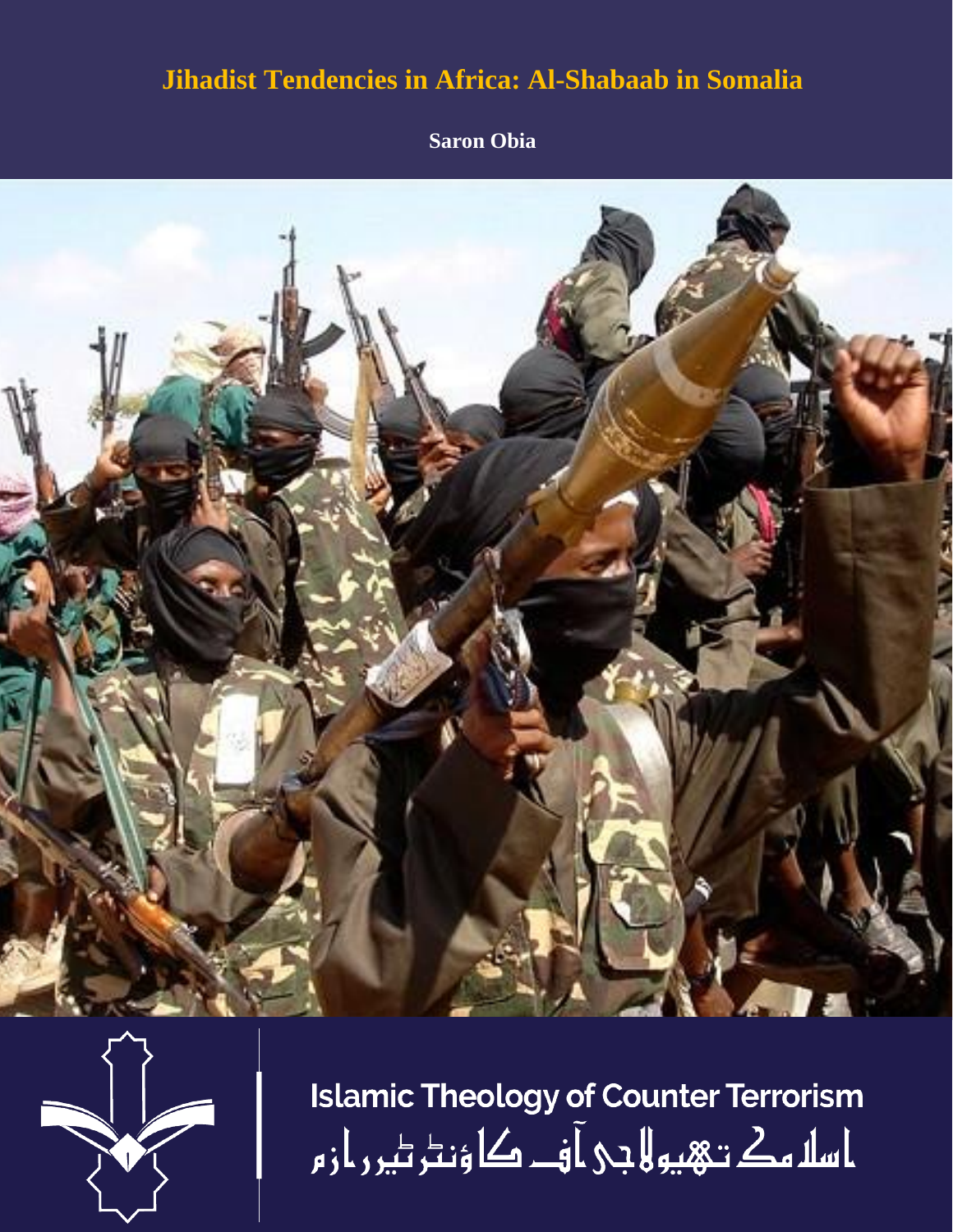# **Abstract**-

Africa is faced with diverse security challenges that are more complex to regional and national security strategy. International cooperation remains the major solution in order to combat these challenges, emanating from the political crises. This paper focuses on the militant group Al-Shabaab and its particularity into modern Islamic radicalization in Somalia. Al-Qaeda-affiliated Islamic group, Al-Shabaab al-Mujahedeen, is a major threat to Africa and the East Africa. However, Al-Shabaab has exposed her capacity to conduct mass casualty spectacular attacks such as; attack on the intelligence and parliament headquarters, attack on police academy in Mogadishu, and a vehicle-borne improvised explosive device attack in Mogadishu, targeting a security checkpoint near the presidential palace. The objective of this paper analyses Shabaab's attacks, provides policing methods and exposing some of the particularities of the group in relation to the challenges of Somalian forces, in order for peace building and state building efforts in Somalia.

## **Introduction**

Al-Shabaab, also known with acronyms such as Harakat Al-Shabaab Al Mujahidin, and Mujahidin Youth Movement, is a religious extremist group which emerged in the mid-2000s due to sociopolitical events in Somalia. The group was established out of a militant wing of the Union of Islamic Courts (UIC), after Somalia's capital, Mogadishu, was conquered in 2006, despite Ethiopian military support to oust the UIC. Al-Shabaab exploited historical anti-Ethiopian sentiment among Somalis to attract recruits and support from other parts of the world. The group controlled south-central Somalia, including Mogadishu, from the late 2000s until the U.N.-authorized African Union (AU) Mission in Somalia (AMISOM) in counter terrorism strategy against the group as from 2011. The reorganization of Somalia, with a 2012 Federal government in Mogadishu, Al-Shabaab controls and still aspires to attack large areas of the country.

As international security continues to encounter several challenges, terrorist networks or organizations continue to create alliance in order to gain access in to different territories in Africa and Europe. ISIS is increasily expanding her tentacles in Africa with affiliates organization like Boko-Haram and Al-Shabaab in Somalia. A few years back, ISIS fighters in Libya released a video titled 'A message to our brothers in Somalia' showing two fighters appealing for Al-Shabaab combatants to join ISIS's new franchise in Somalia. For example, in 2016, Abdul Qadir Mu'min, one of Al-Shabaab's religious leaders, along with some followers pledged allegiance to Al-Baghdadi.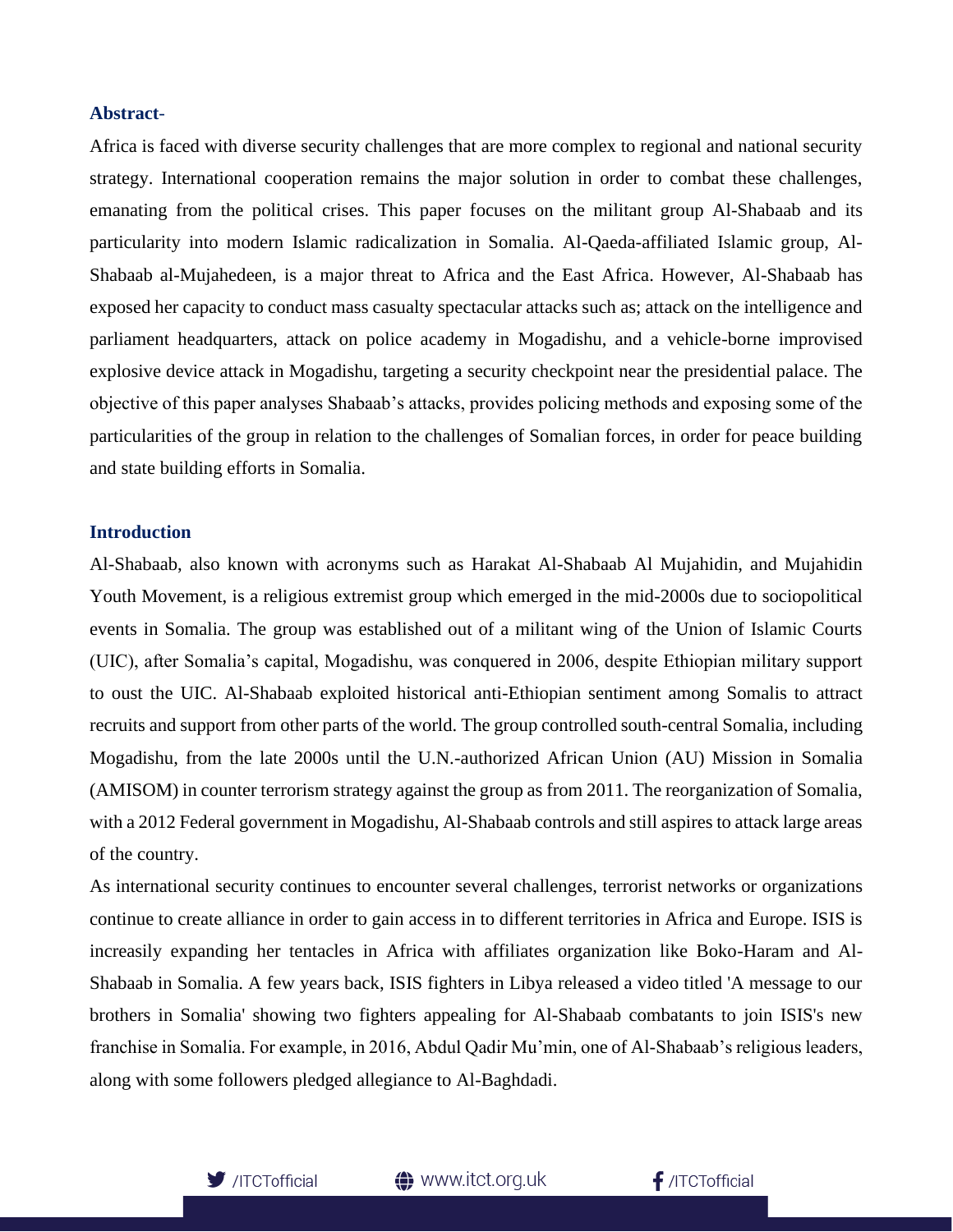Al-Qaeda remains one of the major groups with other emerging jihadist groups pledging allegiance following the mass coverage of the 9/11, which marked new history in Europe and the United States of America in particular. In Somalia, Al-Shabaab al-Mujahedeen has exposed her link to Al-Qaeda and aspires for a caliph (Shay, 2018), through her adjustment in tactics against African Union forces and the Somali government. Somalian military machine continues to be challenged by Al Shabaab coordinated attacks on hard and soft targets like mass-casualty attacks in Mogadishu and the October 14, 2017, suicide attack was the deadliest with internal wrangling in Somalia.

One of the major aspects been compromised during internal wrangling's is education. Following a report from the country's taskforce on monitoring and evaluation of violations against children in armed conflict, in was revealed that between 1 November and 31 December, 407 grave violations affecting 358 children (282 boys and 76 girls) and five attacks on schools. The same year, a total of 143 children were victims of recruitment and use as child soldiers, while others were abducted, assassinated and victims of sexual violence. Most of these human rights violations were attributed to Al-Shabaab (275, or 68 per cent), unknown armed elements (43, or 11 per cent), clan militia (19, or 5 per cent) and state (64, or 16 per cent). Critical enough to point out that, a total of 1,315 children (1,042 boys and 273 girls) were rescued from armed groups, and later placed under the care of the United Nations Children's Fund partners for rehabilitation and eventual reintegration.

#### **Profiling Al Shabaab Attacks in Somalia**

The word profiling in this study analyses Al-Shabaab's psychological and behavioural patterns, in order to assess coordinating attacks in the region (North Africa). Following the 9/11 attacks, racial profiling re-emerged as a viable system for detecting potential terrorists and is been implemented by the border security agencies. Nonetheless, contemporary terrorism and extremism is reminiscent to the ideology of religious crusaders in the 19<sup>th</sup> century, which the term it 'Holy Jihad' in the bid of establishing a 'caliphate' where 'Sharia law' will be the major agenda. Below are some of the high-profile attacks committed by Al-Shabaab:

#### **1- Assault on the Intelligence and Parliament Headquarters**

A major approach to counter terrorism is intelligence sharing and gathering; when an intelligence agency is under attack, then a nation can be considered a failed state. A nation's military machine is the intelligence headquarter, which must have maximum security coverage, drone surveillance, bomb alert control from distance, hackers and even HD cctv. But the 2018 events expose how negligent the f /ITCTofficial  $\blacksquare$ /ITCTofficial **<sup>4</sup>** www.itct.org.uk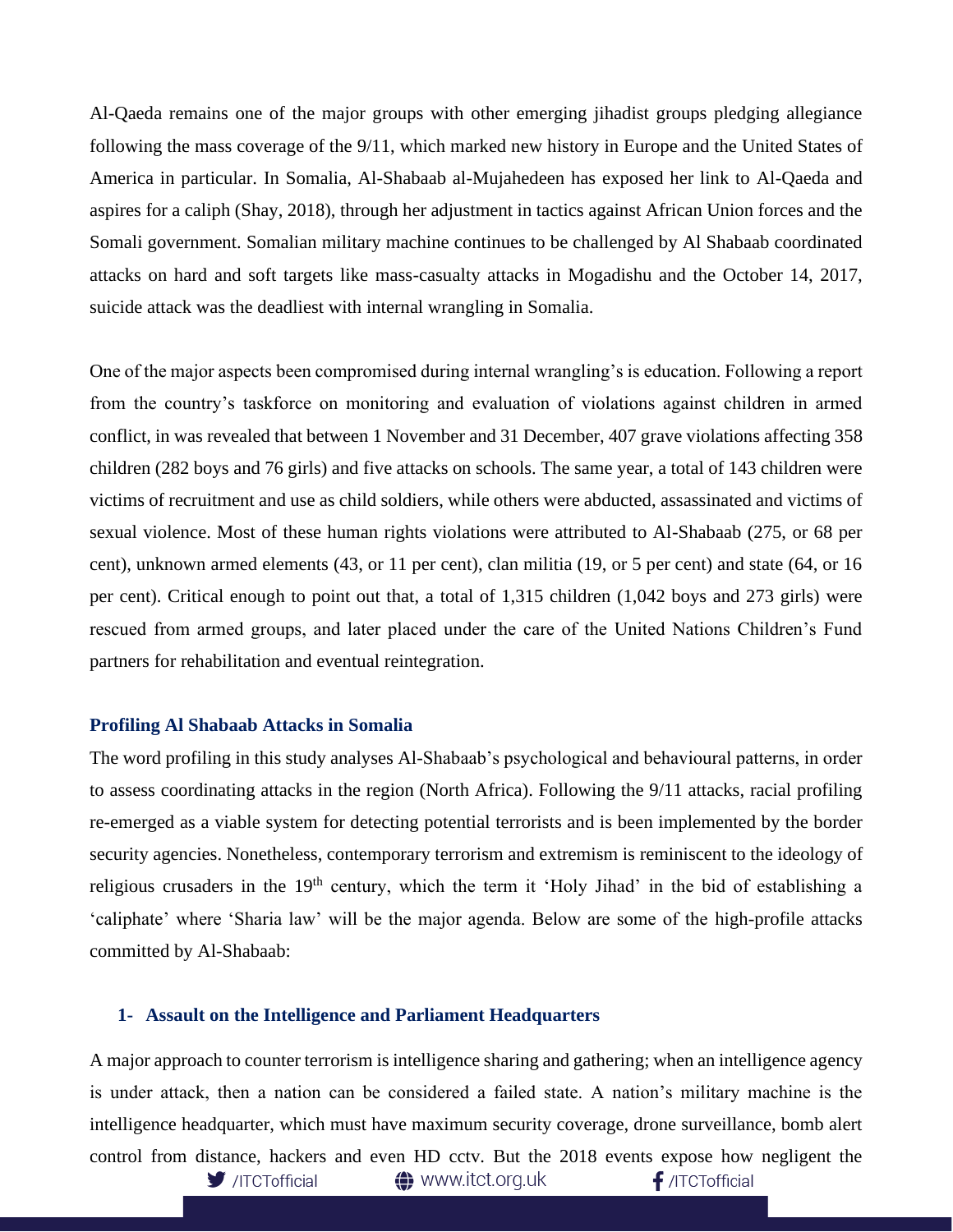Somalian administration, when two cars bomb blasts rocked its capital, followed by gunfire. The incident recorded least 18 people casualties and more than 20 injured, despite warning from minister of interior about explosives-laden vehicle somewhere in the capital. The first detonation occurred near Somalia's intelligence headquarters and the second near parliament's headquarters, as security forces were defending presidential palace from sovereignty free actors.

# **2- Attack on Police Academy**

One of the major challenges in Sub-Saharan Africa is that of identification and criminal profiling, which are strategic aspects of the new world order and sociology of crimes. Nonetheless, terrorist attacks on hard targets are usually for humiliation and to show citizens of the country how vulnerable they are. The 2017 attack on the Somalian police academy in the capital, expose inadequate security measures by the academy; identification of personnel, poor access control mechanism (the suicide bomber walked into the academy undetected, with explosives under his sportswear) and available information about the academy on social networking site might also be an addition game. The suicide bomber disguised as a police officer made his way into the academy, with an explosive strapped around his waist, and targeted officers rehearsing for Somalia's Police Day celebrations scheduled for December 20, 2017. He then detonated the bomb which killed at least 18 people and injured 20 officers. A statement was posted on a pro-Shabaab website reading; 'It was a martyrdom operation, in which the mujahedeen targeted the police academy camp' as they claimed responsibility and exposed that 27 perished.

## **3- October Bombings in Somalia**

## a. The October 28, bombing in Somalia's capital Mogadishu (2017)

Security protocols in some sub Saharan African countries remain aquake though englobed with the globalization period, mark with radical shift in security software and counter terrorism machines. The October 2017 humiliating attacks perpetrated by jihadists using two cars in Somalia's capital Mogadishu exposed the challenges of securing the nation. First a car dashed into a hotel, Nasahablod Two, about 600 meters from the presidency, and jihadists stormed the building. A few minutes later, a second car bomb (VBIED) exploded near the former parliament house. One of the major narratives of intelligence agencies is to screen all strategic zones in the country, which are potential terrorism spots. Critical to adhere to that fact that any vehicle can be granted access 600 meters from the presidency, is a challenging contemporary approach to security.



**●** www.itct.org.uk

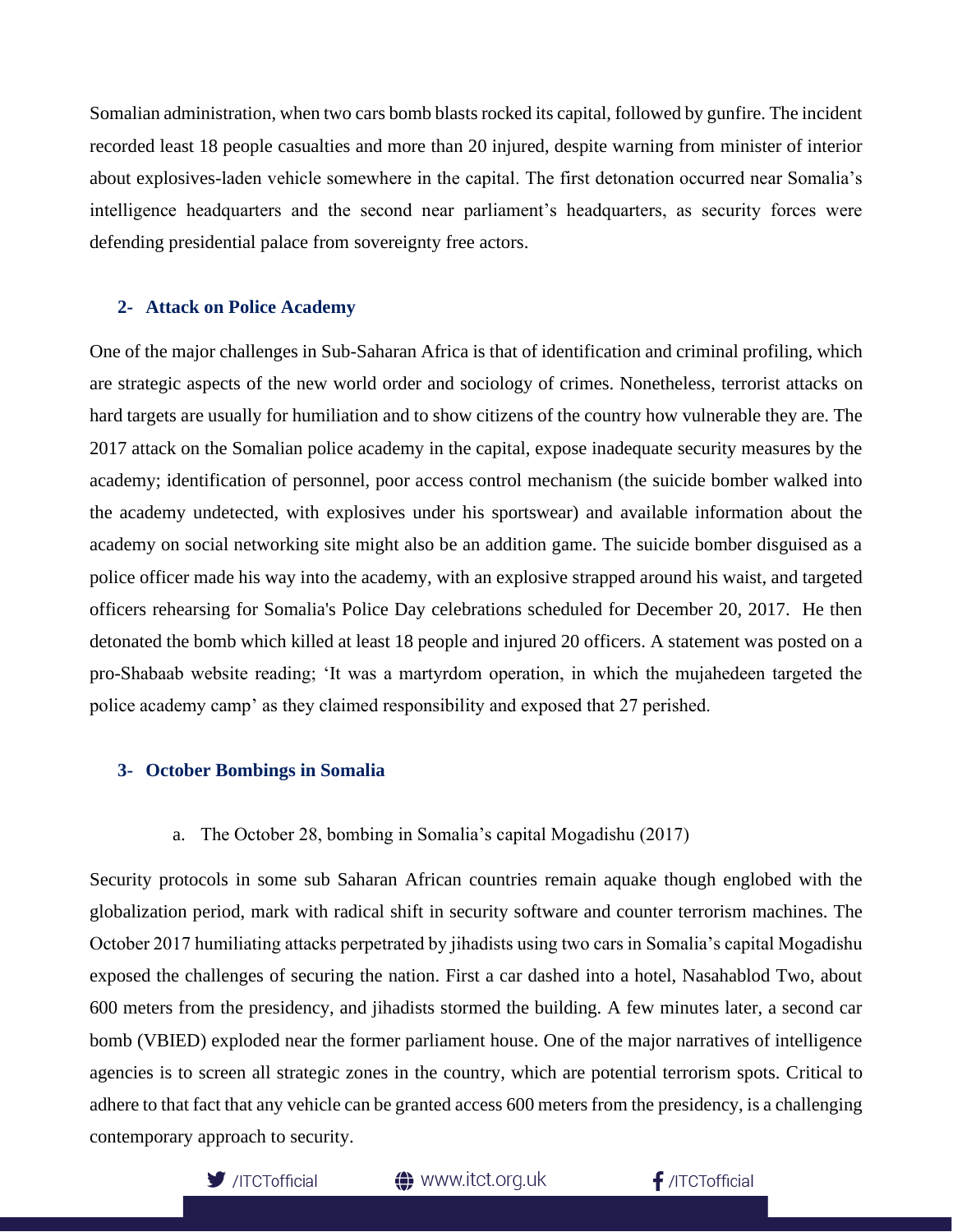Al-Shabaab claimed responsibility through its military operations spokesman Abdiasis Abu Musa, who told Reuters: "We targeted ministers and security officials who were inside the hotel. We are fighting inside". But the Somalian president, Mohamed Abdullahi Mohamed, in response, declared three days of national mourning, joined citizens in hospitals to donate blood for the wounded and as well as sacked the chief of police and head of the national intelligence agency. Nonetheless, Al-Shabaab remains a cancer breaking even the African Union Mission force in Somalia.

#### b. The October 14, massacre in Mogadishu (2018)

Al-Shabaab never claimed responsibility of the October 14, 2018 bombing. One of the brains behind the group, Mukhtar Robow, condemned the pattern and termed it 'barbaric' and "a massive tragedy." He added that; "Those who are behind this, whose fingerprints are on this, must refrain from shedding the blood of Muslims. You are not going to go to paradise by killing innocents." The attack took at least 512 people (casualties), 312 people were injured and 62 people remain missing, due to the massive truck bombing on a busy Mogadishu street. Two vehicles were involved in the attack, a Toyota Noah minivan and a truck carrying around 350kg of explosives. The target was the airport compound in Mogadishu, which is close to several embassies and the headquarters of the African Union peacekeeping force. It should be noted that one of the major problems in Africa is centralization of strategic infrastructures in a single location, which if accessed by terrorists, the country goes down on her knees.

This paper isolates the patterns used by jihadists in order not to ignite aspirants to join because of the success recorded and explore some of the challenges and dynamism used by the security forces in this attack. But it's worth noting that, the suicide bomber was a former soldier in Somalia's army whose home town was raided by national guards and US special forces earlier in a controversial operation in which 10 civilians were killed. As such the jihadist resorted to revenge for the US-led operation in August 2017.

## **Particularities of Al-Shabaab in Terms of Jihadism**

Terrorism Financing:

Terrorist networks operate in different dimensions, as they recruit from all specialties with IT domain being the most predominant. Al-Shabaab uses the hawala system, money transfer services, and cash couriers, (Fanusie & Entz, 2017, P.4) for Somalia banking system protocols are yet to be updated, and citizens relay on mobile money services (MMS) to transfer money and pay bills. As such, Shabaab sympathizers in other parts of the region can easily support the group via mobile payment. An example /ITCTofficial **<sup>4</sup>** www.itct.org.uk  $f$ /ITCTofficial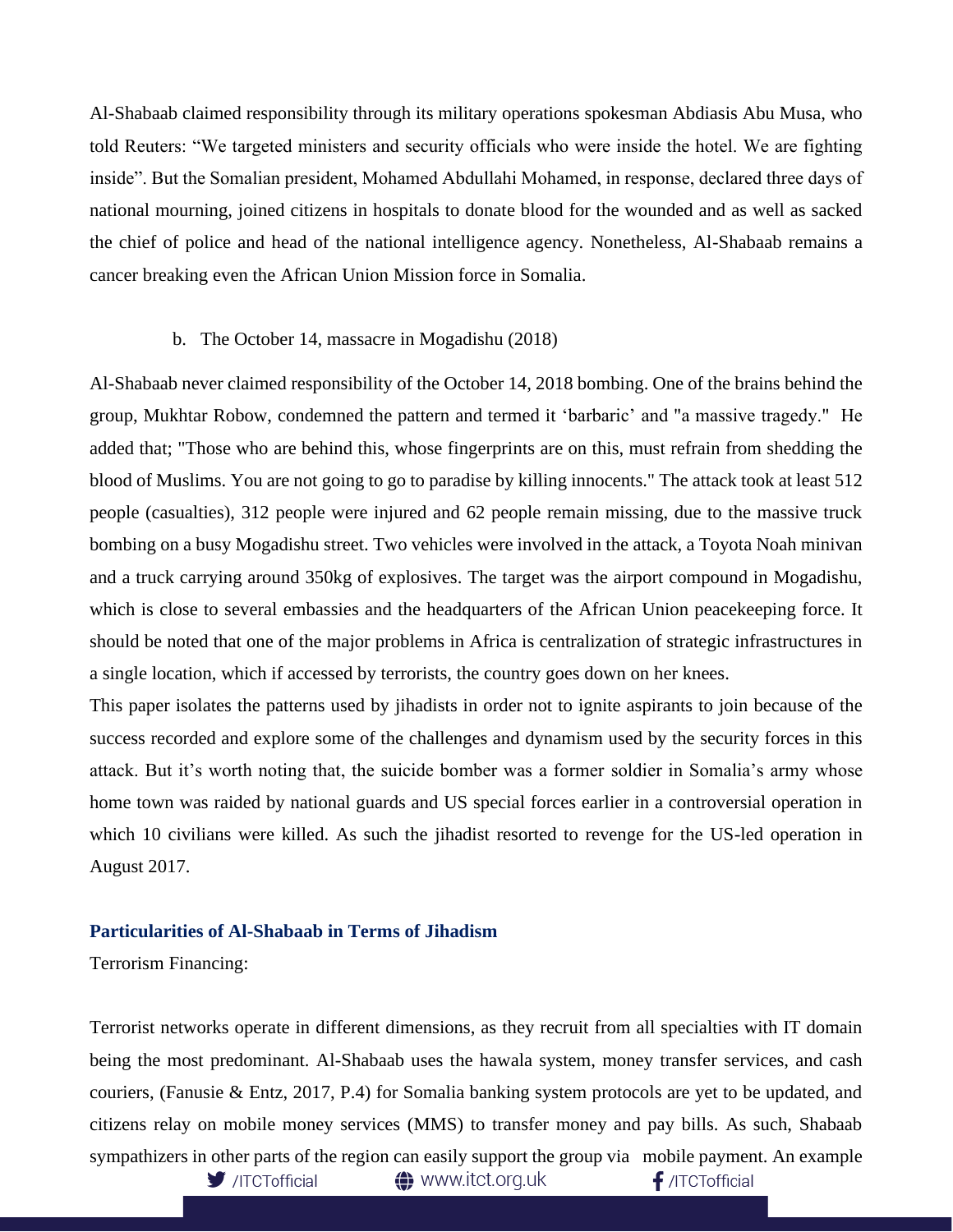is the UN 2012, sanctioned on al-Shabaab-linked individual for the 2010 creation of an anonymous mobile money network, ZAAD, which the group likely used to transfer and raise funds.

A study titled; Al-Shabaab: The Cancer in East Africa, revealed that by late 2014, Shabaab frequently received support through mobile banking services, and by 2016 she paid most of its salaries with mobile banking (Fanusie & Entz, 2017). This made most U.S. banks to end banking dealings with Somali entities due to inadequate regulation in relation to counter-terror finance. Shabaab's evolved with some of her supporters raising funds through a process known as "trade-based money laundering", where overestimate the value of imported charcoal and underestimate exported value sugar in Somalia. The funds transacted via bank accounts in the Gulf States which has gone a long way to strengthen the group.

The Hiraal Institute, a security think tank based in Mogadishu, revealed that Al-Shabaab collected more than \$27 million in 2018. It also exposed Shabaab's strategy of keeping payroll and naming officials as shadow administrators in areas held by the government - means that the group would continue having sizeable financial commitments even if it loses territory. Even with inadequate funding, the group continue to aspire for new territories. Apart from raising funds for jihadist tendencies, security constraint is a major issue in Somalia.

#### **Security Constraint**

Al-Shabaab has been able to dismantle international security organizations involved in counter terrorism in Africa. But the question is what is the role of the African Union in conflict resolution since its creation? Will African states ever be able to stand on their own? Yet the Westphalia treaty of 1648 remains a formidable tool in understanding the new world order. By mid-2016, the European Union, AMISOM's largest donor which had fully funded the mission, announced it would cut its financing by 20 percent to enable it to channel more resources to the Sahel and lake Chad Basin, emerging terrorism spots. This budget slash led to a deficit in AMISOM's administrative budget and the loss of about 165 US dollars per month to each soldier. This unsettled the troops and affected their morale. The United Nations Security Council the number of all African peacekeepers in Somalia was reduced by 1,000 before the end of 2017. Uganda, the largest contributor of troops (6000 troops), withdrew dozens of its troops from Somalia. The most challenging and humiliating was the plan to withdraw the African Union 22,000



forces from Somalia by 2020, transferring security responsibilities to Somalia's military.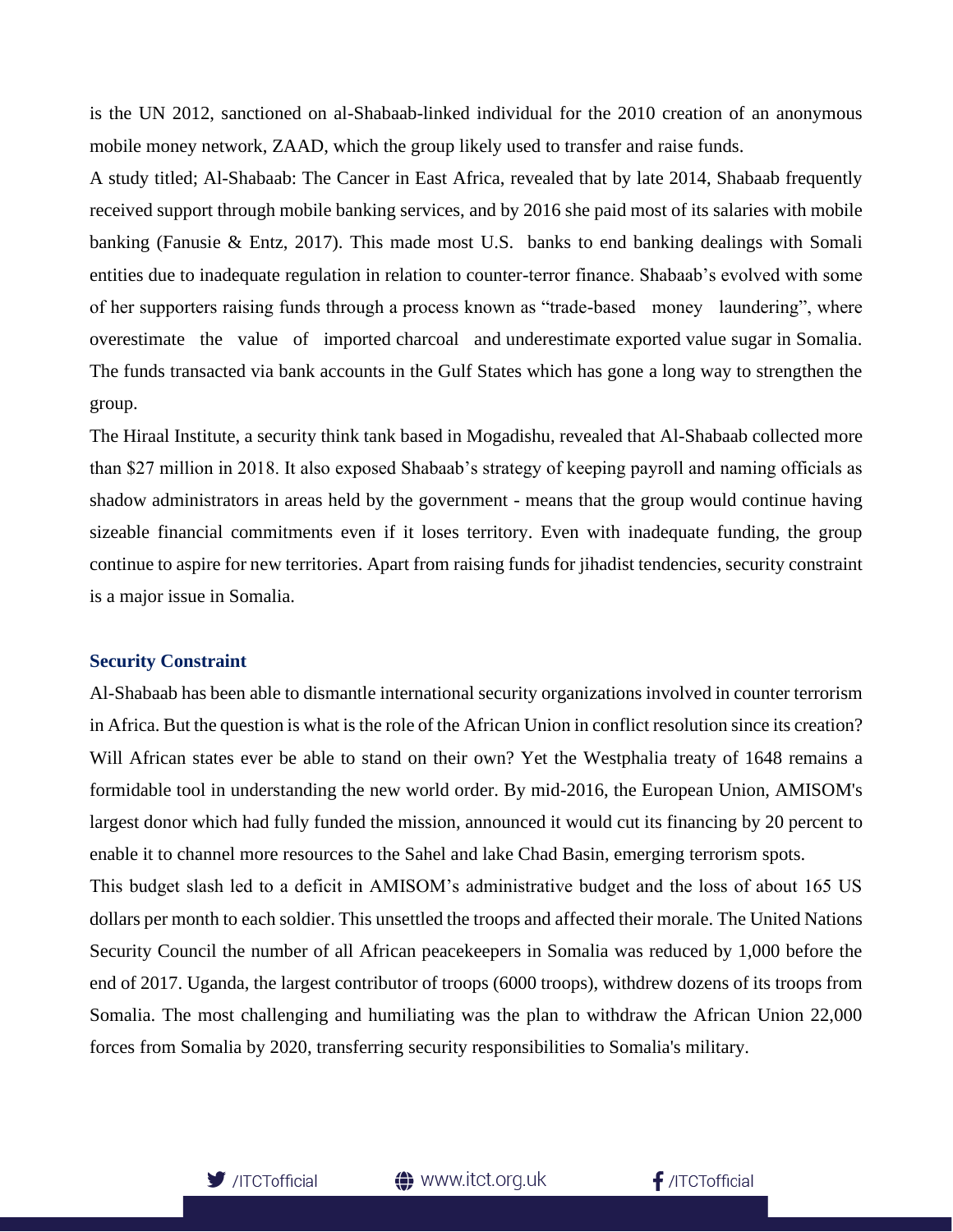However, Turkish military support in Somalia remains a strategic event to the country. With the creation of military schools to train Somali government troops, equipping them with new, MPT-76, assault rifles, to fight Al-Shabaab. The Turkish government boosted their economy by ordering local defense industry to produce locally designed rifle MPT-76 which had passed 47 NATO tests, and even used by the Turkish Armed Forces.

# **Conclusion**

Terrorism remains a global menace for the world, and Somalia seems to be the most affected in Africa, due to the following reasons; withdrawal of Ethiopian military support, African Union (AU) plan to withdraw the African Union Mission to Somalia (AMISOM), increasing financial resources of Al-Shabaab and quest for alliance between Al-Qaeda and ISIS. The Ethiopian withdrawal from the battlefield was based on the evaluation of the budget engaged in supporting Somalia despite the presence of AMISOM troops. Ethiopia's communications affairs minister Getachew Reda said, "We are pulling out because for a long time our country has shouldered a heavy financial burden having troops in Somalia and it is time the international community took over."

However, in 2017, a U.S. coordinated attacks against Al-Shabaab inside Somalia killing "more than 100" militants, 125 miles northwest of the country's capital of Mogadishu. In January 2018, Somali and US commandos stormed a camp of Al-Shabaab in Jame'o village in Middle Shabelle region. The raid led to the killing of some Shabaab fighters and rescued children under the pathway to jihadism with U.S helicopters. It should be noted that U.S remains a major actor in the field of counter terrorism and logistic support to African countries engaged in the fight against extremism and global jihad. Aspects review in order to overcome the internal wrangling and extremism in 2020 in Somalia are but not limited to; unemployment, education and healthcare which elucidates bad governance in Sub Saharan African countries.

*ITCT does not necessarily endorse any or all views expressed by the author in the article.*